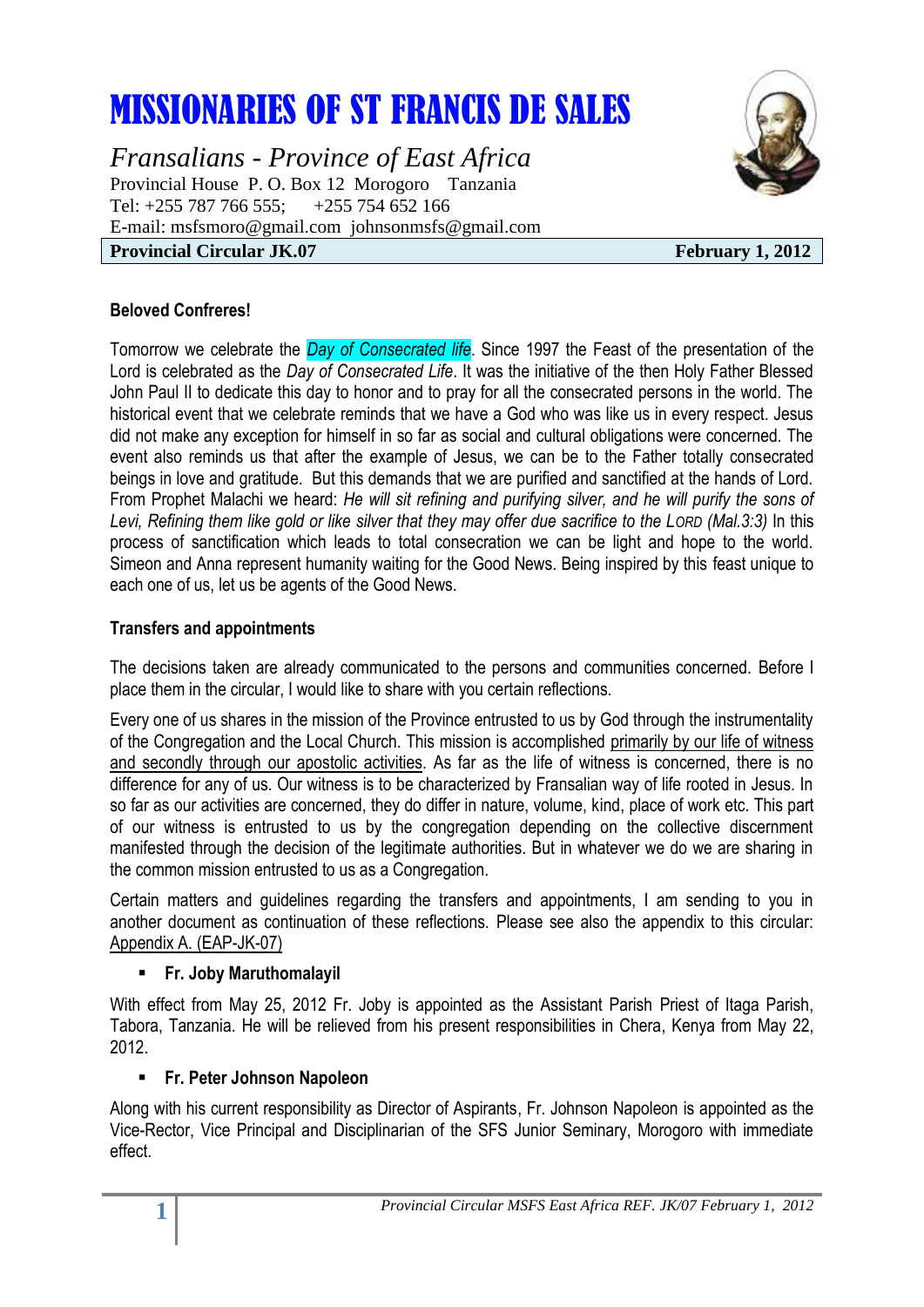# **Fr. Pathiyil Johnson**

While continuing to be the Rector and Superior of the SFS Junior Seminary, Fr Johnson is appointed as the Principal of the SFS Junior Seminary with effect from June 1, 2012. From June 3, 2012 he will be relieved from his assignment as the priest in-charge of the Lukobe Mission.

# **Fr. Vettickal Sunny**

Fr. Sunny will be relieved from all the present responsibilities in the SFS Junior Seminary from June 7, 2012. From June 8, 2012 he will be the member of Fransalian Community at Mlolongo with his residence at MSFS House at Katani, He is appointed as the Manager of SFS School Katani, Kenya with effect from June 15, 2012.

# **Fr. Poikunnel Joseph**

Fr. Joseph will be relieved from all his present responsibilities at SFS VTC Mwakata, Kahama from March 11, 2012. He will join the Fransalian Community of SFS Junior Seminary from June 1, 2012. With effect from June 7, 2012 he is appointed as the Administrator and Bursar of SFS Junior Seminary. From June 3, 2012 he will be also priest in-charge of the Lukobe Mission, in the diocese of Morogoro.

# **Fr. Chinnapan Arockiasamy**

Fr. Samy will be relieved from all his present responsibilities at Fransalian Community Ipuli from March 10, 2012. With the effect from May 15, 2012 he is appointed as the Manager of Salesan School, Chera and is designated to be as priest in-charge of Chera parish, Kenya.

# **Fr. Stephen Upadesi**

Fr. Stephen is relieved from his responsibilities in Itaga Parish with immediate effect. From February 1, 2012 he joins the Fransalian community Ipuli. With effect from March 1, he is appointed as the Bursar and Accountant of all Foster Projects at Ipuli, Manager of *Simba Clay* and Manager of SFS Secondary School, Ipuli, Tabora.

# **Fr. Antony Rajesh**

With the effect from March 1, 2012 Fr. Rajesh is appointed as the Manager of the SFS Children's Home, Ipuli, along with all the day care and outreach programs. He will be also in charge of the News Bulletin from Foster Projects in Ipuli and will look after the sponsorship correspondence.

# **Fr. Vellachalil Jomon**

With effect from March 8, 2012 Fr. Jomon is appointed as the Local Superior of the Fransalian Community, Ipuli. He is also appointed as the Manager of SFS Pre-& Primary School and Principal of the SFS Secondary School Ipuli. From March 1, he is relieved from his present responsibilities as Manager of SFS Children's Home and as Manager of *Simba Clay* – project for the visually impaired.

# **Fr. Robert Soosai Raj**

Fr. Robert is appointed as the Director and Administrator of SFS VTC Mwakata with effect from March 11, 2012. From March 1, he will be residing at Mwakata. To this effect he is relieved from the responsibilities as the Assistant parish priest of Isaka and as the Manager of De Sales Primary School Isaka. However he will continue to be the manager of SFS School Kagongwa.

# **Fr. Thomas Olickal**

Fr. Thomas is designated for pastoral works in USA under the jurisdiction of US Region. He will be relieved from all the present tasks at Katani and Mlolongo with effect from June 15, 2012.

# **Fr. Devadoss Francis**

With immediate effect Fr. Francis is appointed as the assistant parish priest of Isaka. He will also render his service at SFS VTC Mwakata as a teaching staff while residing in Isaka parish community.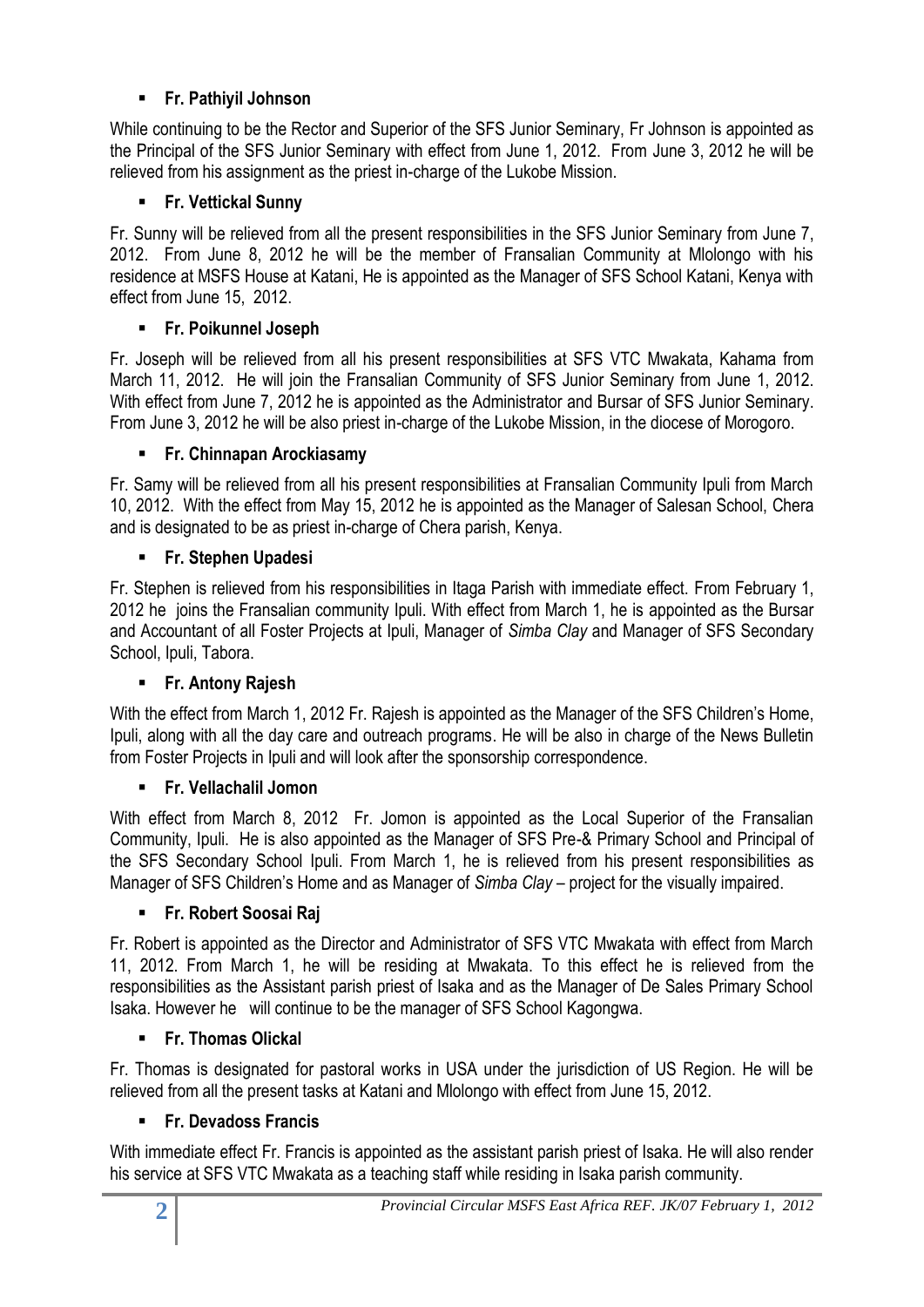# **Fr. Simon Raja**

From March 1, 2012 Fr. Simon will hold the responsibility as the Manager of the De Sales Primary School Isaka. Added to that, he is appointed as the Assistant Director and Assistant Administrator at SFS VTC. Mwakata from March 15, 2012.

# **Fr. Sebastian Kuzhuppil**

Fr. Sebastian is appointed to be part of the Congregation's Committee for the preparation of the recent history of our Congregation. As one of the pioneers and as a person who has aptitude to record the history we are very confident that he would be able to make very valuable contributions in preparing the history of our Province as part of the history of the Congregation.

# **Fr. Sebastian Nirappel**

Fr. Sebastian Nirappel is appointed as the coordinator for Vocation Promotion in Uganda. He will work in close collaboration with the others confers in Uganda and formators at Fransalian Seminary Ndagani and the Common Vocation Promoter of the Province.

# **New formulation of community**

Due to canonical and practical reasons the hitherto Fransalian Community of Mwakata and Fransalian Community at Isaka are clubbed together to form one community with effect from March 11, 2012. Fr. Pius Kochuparampil will be the local superior of this community.

# **Province Forums**

In the light of the transfers the new list of members of various forums is prepared. Please find it in another document Appendix B (EAP-JK-07).

# **Local Governing Bodies**

As stipulated in our statutes we have reformulated the local governing bodies to ensure the smooth running of our social, health and educational and developmental projects. Please find the list of new LGBs in another document Appendix C (EAP-JK-07). The LGB meetings are to be held at least twice in a year – preferably in May and November - and the report is to be submitted to the Provincial. The gist of the LGB meetings are to be shared in the concerned Apostolic community meetings too.

# **Guidelines on Administration of temporal goods**

Certain new guidelines on the Administration of temporal goods, is being prepared in consultation with the Provincial Bursar. The part I of it is ready and you will find it in. Appendix D (EAP-JK-07)

# **Mission Superiors Africa Forum**

The annual meeting of the MSAF will be held on April 25 & 26, 2012 in Cameroon. If you have any matter that you think could be discussed you are welcome to bring to my notice.

# **Blessing of the Fransalian Rectory IPULI**

The newly constructed Fransalian Residence at Ipuli, Tabora was blessed by **Fr. Joseph Kunnapilly**  on January 17 in a simple function followed by Eucharistic celebration and cultural evening and dinner with the inmates and staff of our children's homes, confreres from nearby communities and sisters who are collaborators at Ipuli. Our sincere gratitude to all our benefactors and well wishes who have generously contributed to this cause. We also thank and appreciate Fr. Samy and community for the strenuous efforts they have made to implement the construction. We also remember with gratitude the consistent efforts made by Fr. Thomas Chozhithara in raising funds for the constructions. At present the new building will be used only for the office purposes.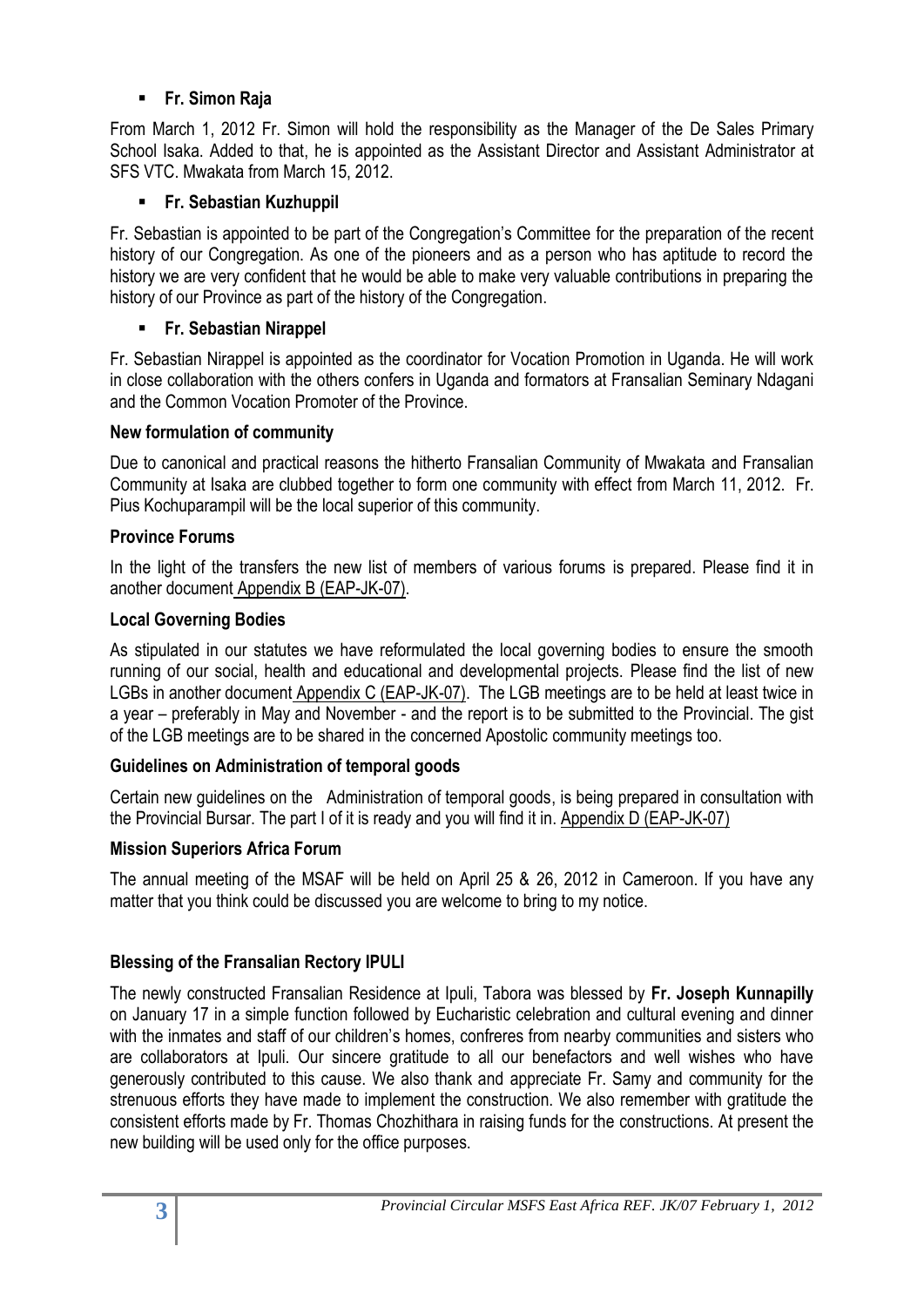## **Annual Retreat for the Confreres and ongoing formation programs**

The schedule of the retreat was communicated to you at the very beginning of this year. I would like to remind you that the annual retreat arranged by the province is mandatory for all the confreres except those who are given other assignments by the province during the same time. No one is expected to go for home holidays at that time. Just as we make arrangements for the smooth running of the affairs of ministries during the Provincial Congress, I request you make timely and proper arrangements in your communities and areas of ministry so that all of us can take part in the retreat. Even if you have made a retreat or plan to make a retreat during you home holidays or any other time, the Province retreat is a MUST. It is a chance for us to pray, to share and to grow together as a family. The guide of the retreat is **Rev. Fr. Thumma Mariadas MSFS**

#### Retreat ONE

June 18, 2012 Monday 18.00 hrs to June 23 Saturday 20.00 hrs Retreat for the priest confreres at Fransalian House Kola. Morogoro, Tanzania

Retreat TWO

From June 25 Monday 18.00 hrs to June 30 Saturday 20.00 hrs for all the Scholastics: Venue LCI Scholasticate Arusha

#### Ongoing formation program:

There are two programs and every confrere is expected to participate in one of them according to the group he belongs to.

The guide is Rev. Dr. Charles Gravenstine from USA well experienced councilor and trainer.

Program one: Clinical Pastoral Education (self realization and self transformation) From October 2 Tuesday Morning to October 19 Friday evening Arrival October 1 and departure October 20. Target group: All the priest confreres ordained from 2002 to 2012

#### Program two:

It is meant for all the confreres who are not participating in the first one. Also meant for non-msfs priests and religious both men and women religious. It is conducted twice. You may chose either of them. In each group there will be maximum 10 participants. The first preference is for the MSFS Confreres

*Topic : Leadership in Church / religious life* 

Session one

Dates: October 23 to 27, 2012 Arrival Oct 22 and departure Oct 28, 2012

Session two

Dates: October 30 to Nov 3 Arrival Oct 29 and departure Nov 4, 2012

#### **Forum Meetings:**

June 24 08.30 hrs to 13.00 hrs Superiors Forum Meeting

June 24 15.00 hrs to 19.00 hrs Pastoral Forum Meeting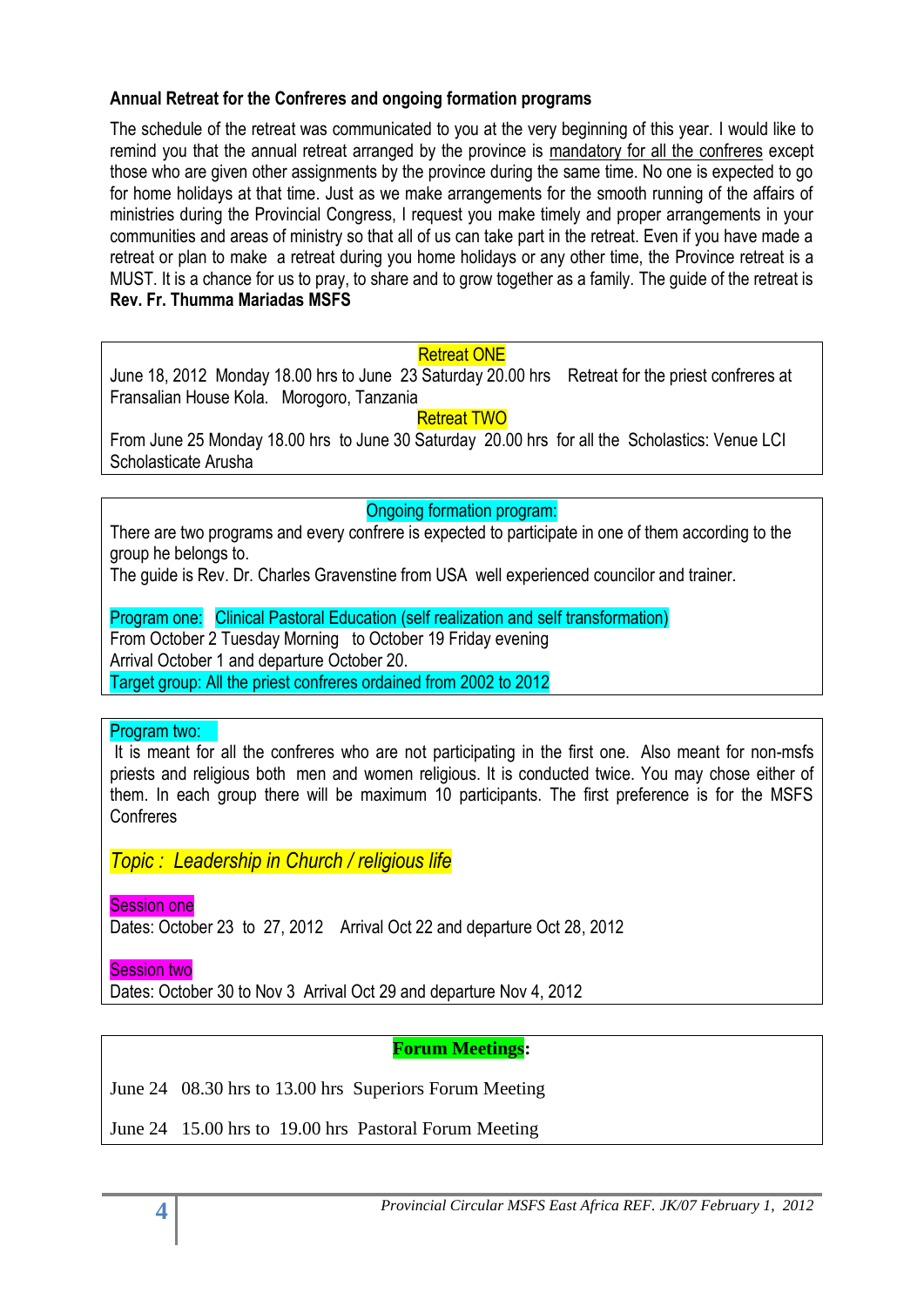#### **New office bearers of Apostolic Communities**

The newly formed Arusha Apostolic Community has elected Fr. Nelson Vijayakumar as the Convener. The TAKA Apostolic community has elected Fr. Sebastian Williams as the Convener. The Provincial council has approved these elections and wish them all the best in the animation of the apostolic community meetings and activities.

## **Apostolic Community of Kenya and Uganda**

Fr. Jacob Thekkekara is entrusted with the task of convening the Apostolic community meeting of Kenya and Uganda on April 10, 2012.

## **Decennial Jubilee of Bukene Parish**

The Parish of Bukene established in the year 2002 is planning to have its decennial jubilee on June 3, 2012. As we thank God for the blessings we have received during the past, we wish them every blessing in the days to come especially in all the preparations and celebrations.

#### **Forum meetings**

The Superiors' Form and Pastoral Forum meetings will be held on June 24, 2012 immediately after the first retreat. Dates of the meetings of other Forums will be announced later.

## **New Accounting system**

As part of the full computerization of the accounting system, the Provincial Bursar Fr. Sheejan Kallarackal is takings some training in accounting software in Nairobi for two weeks. Later the training will be introduced to all our institutions and communities.

## **Study visit to Malawi**

Responding to the invitations from the local church, I will be visiting the Diocese of Karonga and the Archdiocese of Lilongwe in Malawi from February 25 to March 2. I request your prayers for the success of this visit. The purpose of this visit is to explore the possibility of our congregation to start missions there.

#### **Departure from the congregation**

One of the scholastics John Mbogo (First Year Theology, Kola Morogoro) has decided to leave the congregation after having discerned his vocation. We thank God for his person and for all the blessings through him and we wish him every blessing in his life.

#### **Home Holidays**

|                       | Stephen Ubadesi (anticipated) April 15 to June 15 (April 15 to 30 visit to Mozambique) |
|-----------------------|----------------------------------------------------------------------------------------|
| Chinnapan Arockiasamy | March 10 to May 10, 2012                                                               |
| Joseph Poikunnel      | March 11 to May 31, 2012                                                               |

We wish them a relaxing and enriching time with their beloved ones.

# **Initiation to Pre-novitiate**

On January 30, seven Aspirants were initiated into the Pre-novitiate in a ceremony presided over by Fr. Jacob Thekkekara. We congratulate all our young pre-novices and we assure them our prayers in their further journey. Two pre-novices from Cameroon are expected to join them soon. We welcome them to Fransalian Seminary Ndagani.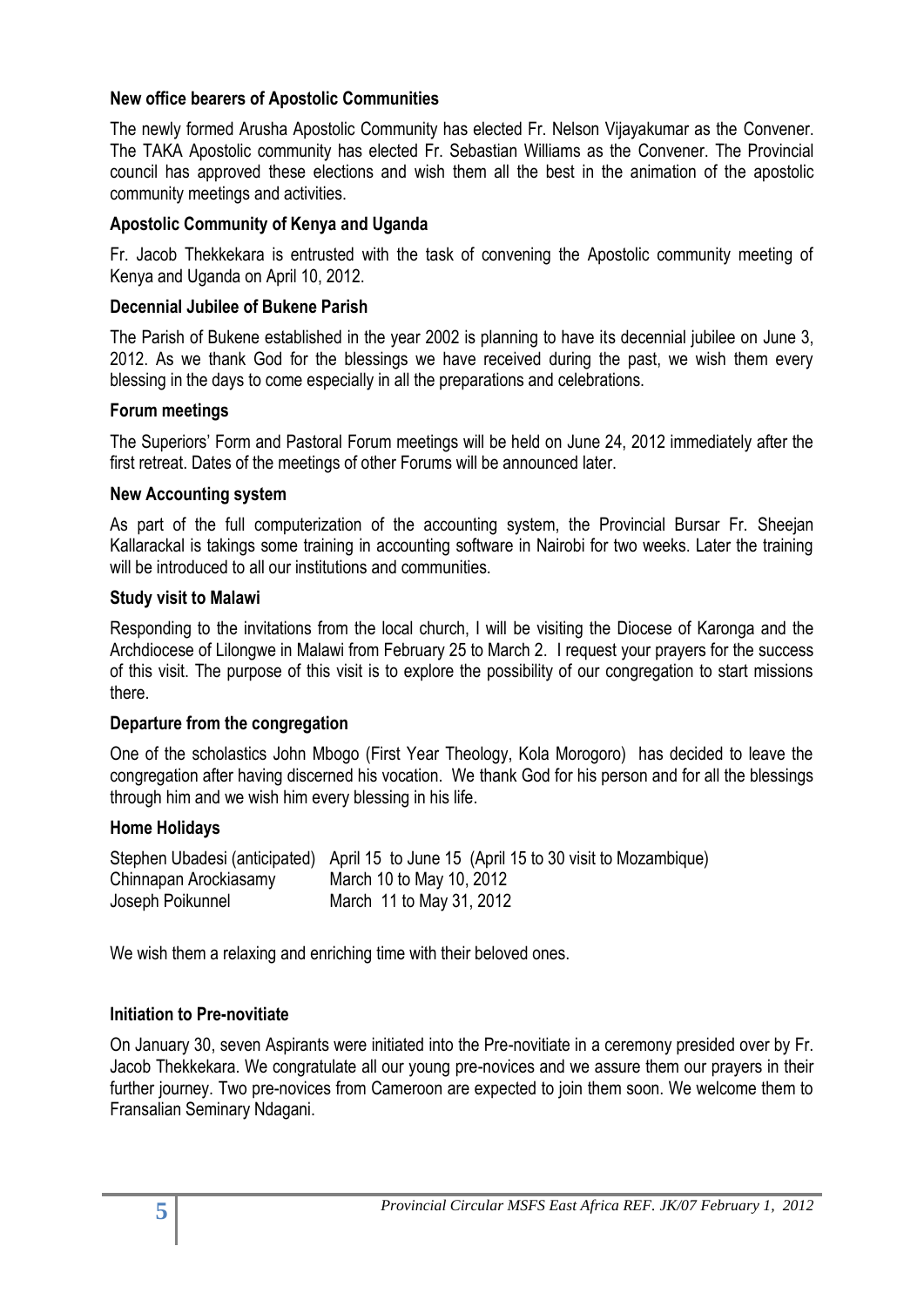## **Welcome to East Africa**

- Our confreres **Fr. Gijo Panamattathil** from the Chad-Cameroon Mission and **Fr. Mathew Pallichankudiyil** from Southern African Region are joining the Staff of LCI shortly. We extent to them a very warm Welcome and wish them every blessing of God in the Apostolate at LCI.
- The Congregation of the **Sisters of the Sacred Sciences** founded by Fr. Antony Kolencherry MSFS – is starting their first community in Africa at Maji ya Chai, Archdiocese of Arusha. They are arriving on Feb 4 to Arusha together with Fr. Antony who will be giving some classes at LCI from February 6. We extend to them a very warm welcome and promise our prayers for their new beginning in Africa.

## **Guidelines on home holidays**

After having reviewed the present arrangement of the home holidays the council thought it is good to have some clear guidelines in all the possible variations in order for the smooth, just and functionally effective management of our holidays. The Home holidays for a priest confrere from outside of East Africa begins after the completion of the two years of service. When holidays are anticipated with the due permission and for valid reasons, the anticipated duration is to be compensated before the next holidays. The accumulated holidays may be retrieved but with prior permission from the Provincial Administration well in advance. However the duration of accumulated holidays should not exceed more than three months in the normal circumstances.

## **Cotnacts:**

Fr. Jose Eriyanickal +91 949 533 4174 Fr. James Nedungatt + 91 9446931819

# **Prayer requests:**

Let us continue to pray for Mr. Augustine - the father of Fr. Stephen Gerald - who is steadily improving from the aftermath of the stroke.

# **My programs**

# **February 2012**

- 3 Spiritual Conference for Fransalian Community Kola; Mass at Fransalian School Kigurunyembe
- 5 Mass with the Faithful in Mkuza Parish, Kibaha; Evening to Novitiate
- 6 Meeting with the His Eminence Polycarp Cardinal Pengo
- 6 10 Canonical Visitation and classes in the Novitiate
- 11 To Mji Mpya Parish, Dar es Salaam
- 12 Mass with the Faithful Mji Mpya Parish, Dar es Salaam, Evening to Morogoro
- 14 Travel to Arusha
- 14 -17 At LCI Visitation to Scholasticate and Meetings of the Local Administrative Council of LCI
- 18 -19 Canonical Visitation to Maji ya Chai Parish, Arusha
- 20 Back Morogoro
- 22 Ash Wednesday Service at Mji Mpya, Dar es Salaam
- 24 Meeting of the Jubilee Committee Morogoro
- 25 Travel to Malawi by road